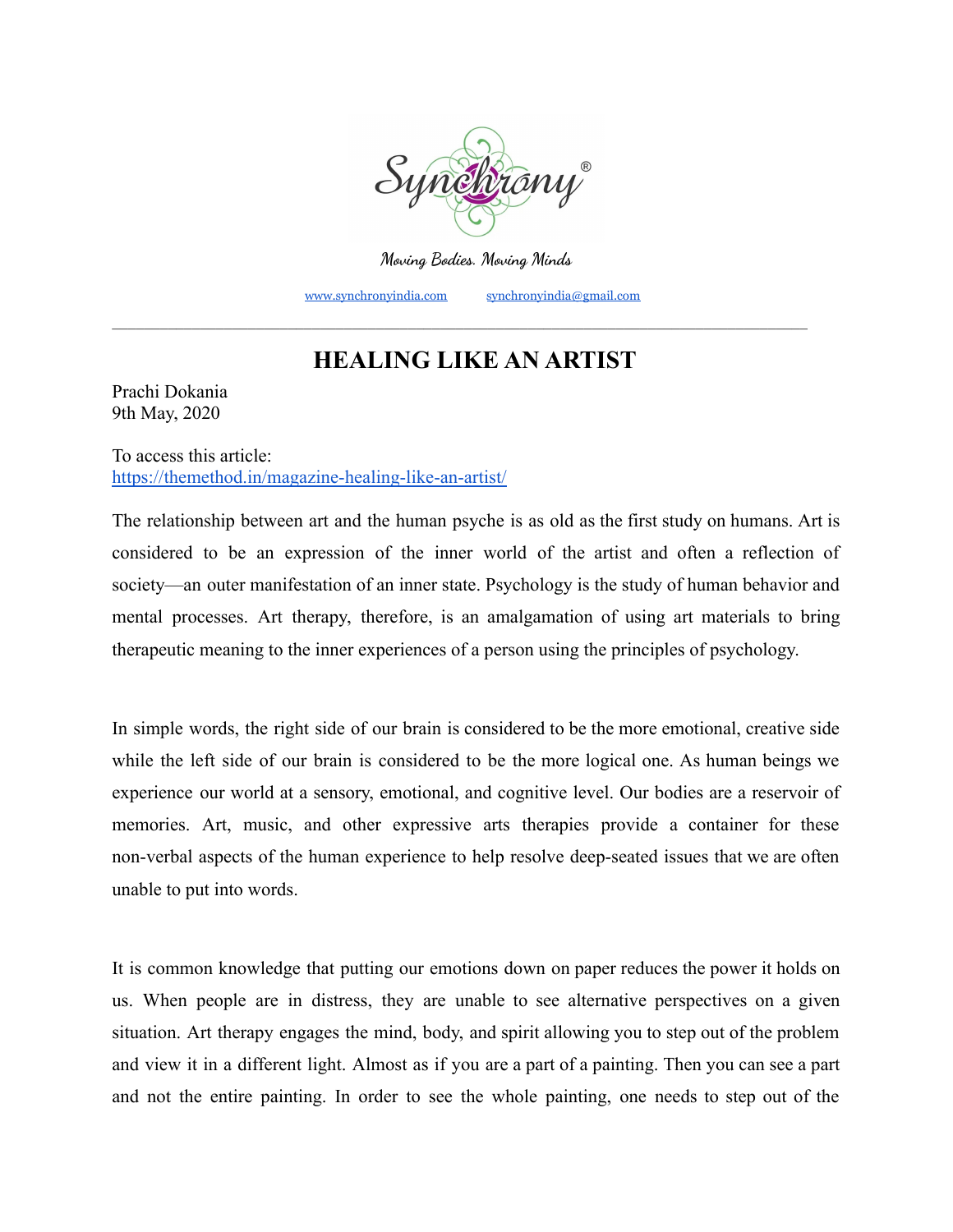painting, which allows you to reflect on it. This process in art therapy is what allows for a reflective dialogue to happen within the individual which helps to emotionally process their experiences. No training in art is necessary because the goal is not the end product but the process of making the art form and deriving the meaning it holds for the individual.

Art therapy works well with everyone from children to geriatric population. The variety of issues it deals with range from wellness and stress management to addressing adverse incidents like trauma, difficult childhood experiences, grief, loss and bereavement. Art therapists work with individuals, couples, and groups in a variety of settings, including schools, hospitals, mental health clinics and rehabilitation centres.

During the pandemic, it's natural to feel anxiety, grief or a wide variety of emotions. Emotions are not positive or negative, good or bad. Emotions are sensations, a source of energy. Energy cannot be destroyed or repressed, it can only change form. Let us acknowledge these emotions and channelise the energy into creating something.

Here are some ways you utilise the practice of art therapy at home during the Covid-19 lockdown.

IF YOU ARE ALONE: What you need :

-A few sheets of paper, Water, Brushes., Blue, yellow and red paint.

Process :

Wet the paper from end to end. Start with the blue paint. Put a drop of blue on the wet sheet. Paint with it using your brush. There is no right or wrong stroke. Just paint the way it intuitively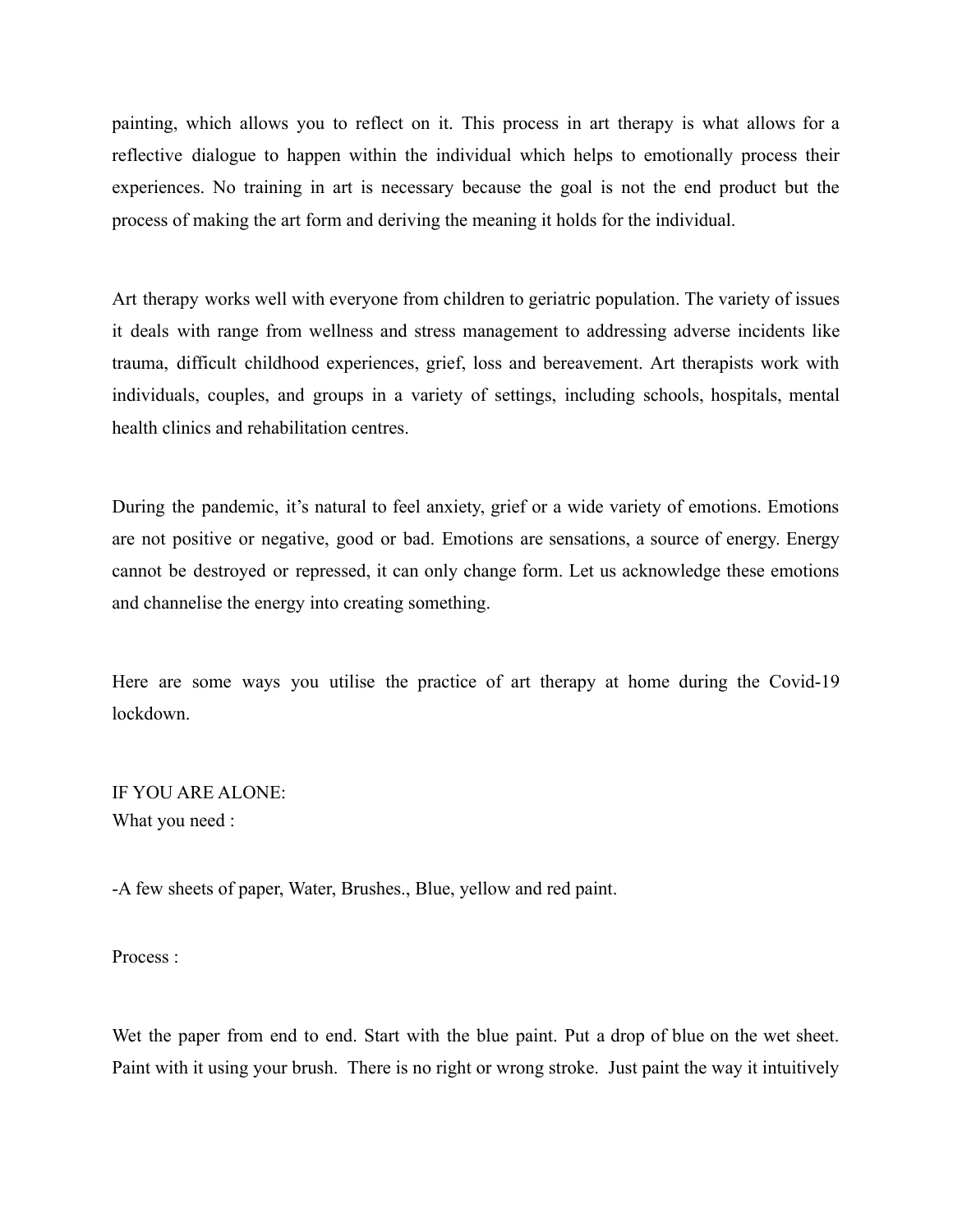comes to you. Pay attention to how the colour moves, what feelings is it invoking, what it reminds you of….

Once you've painted with blue, ask yourself: What images/thoughts/feelings came to your mind when you were painting with the colour blue?

What characteristics do you feel the colour blue signifies? Can you think of time in your life when you felt that way?

Take a fresh sheet of paper and try the same thing with Yellow. And lastly, with Red. The above can be tried when you find it hard to manage your thoughts. It is a good grounding technique.

## IF YOU HAVE A FAMILY MEMBER OR FRIEND AT HOME WITH YOU: What you need :

A big paper, Some brushes , Two colours of paint (red and blue)

Process :

Find a comfortable place to sit, free of distractions. Place the sheet of paper between you and your friend/family member. This task needs to be done without talking. The conversation will happen with the brushes, in the process of painting. Start by choosing one colour each. Let the first person start by painting on the sheet while the second person waits and watches. Much like a conversation, one talks and the other listens, only this time it will be without words. When the first person finishes, the second one starts with their own colour. This process of painting in turns continues until you both feel (non-verbally) that you've had your conversation.